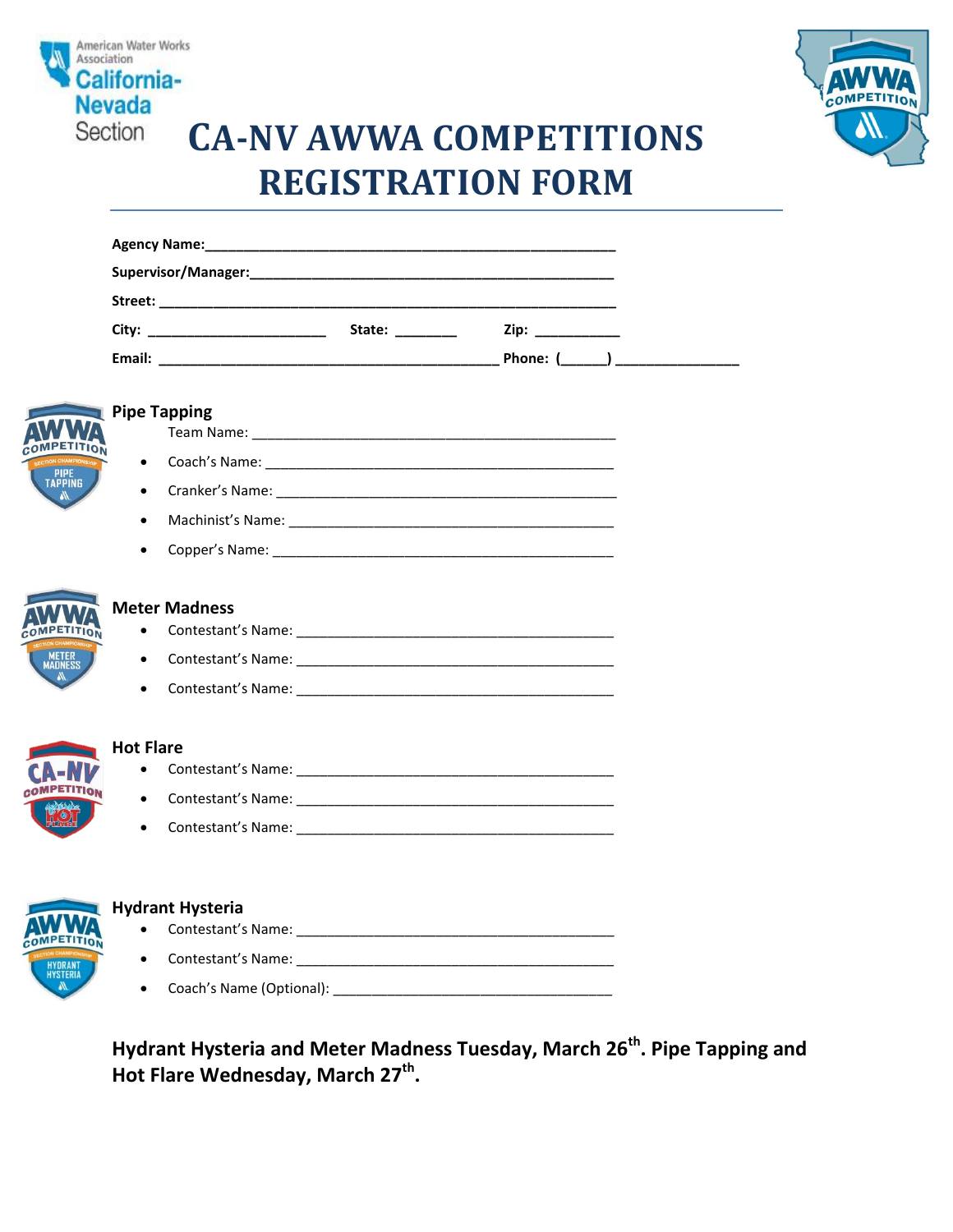

### **Code of Conduct for Competitors**

In registering as a competitor (all types) for CA/NV AWWA Competitions and within the context of the activities of Competitions an individual agrees to take part in a spirit of fair competitions, honesty and comply with the rules and regulations of AWWA.

As such the Competitor is expected to:

- 1. Compete/participate in a spirit of fair competition.
- 2. Compete/participate within the rules of AWWA Competitions.
- 3. Refrain from using profane, insulting, harassing or otherwise offensive language in the context of the activities of Competition.
- 4. Address fellow competitors, coaches, officials, volunteers, event organizers, spectators and others associated with Competitions in a courteous and respectful manner.
- 5. Act in a manner that will bring credit to the CA/NV AWWA Community, your Agency and yourself, both within and outside the competition arena and/or competition area.
- 6. Respect individuals' dignity; verbal or physical behaviors that constitute harassment or abuse directed at officials or other competitors is unacceptable.
- 7. In the event of any disagreement with penalty decision, the head official's decision is final.
- 8. Violator(s) are subject to disqualification from the competition and possibly future competitions.

## **Please email entry and waiver for each competitor by March 01, 2019 to Boyd Schultz at [bschultz@lbcwd.org](mailto:bschultz@lbcwd.org)**

Laguna Beach County Water District 306 Third Street, Laguna Beach, CA 92652

*No more than three (3) participants from each Agency can be entered in Meter Madness and Hot Flare. No more than two (2) teams from each Agency can be entered in Pipe Tapping and Hydrant Hysteria. Only one participant or team from each Agency can advance to the ACE Competitions. No registration is available onsite.*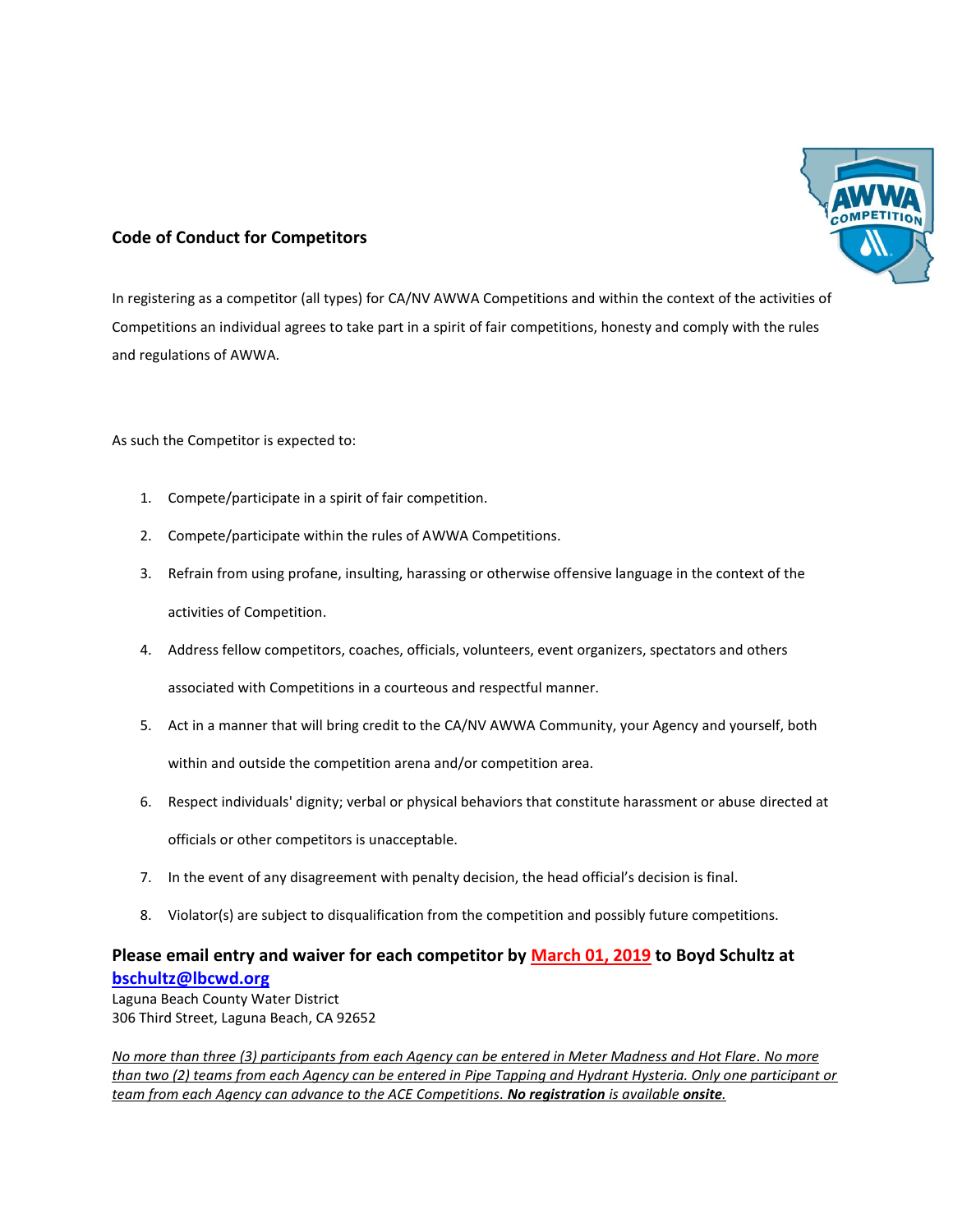#### **American Water Works Association**

#### **CA-NV Section AWWA Operator Competitions**

#### **WAIVER, RELEASE AND ASSUMPTION OF RISK**

#### THIS IS A WAIVER AND RELEASE AFFECTING YOUR LEGAL RIGHTS *- PLEASE READ CAREFULLY BEFORE SIGNING -*

I, the undersigned American Water Works Association Operators Competition, The Contest participant, hereby certify that I have represented by my application for entry that my overall condition is adequate to participate safely in the Contest and I hereby acknowledge that I am familiar with the rigors and risks of the event(s) involved including, but not limited to, the potential for damage, loss, injury or death to myself or others while participating, or as a result of my participation, in the event(s).

I certify that I have read and am familiar with the American Water Works Association's Rules and Regulations for each of the Contests.

I hereby waive, release, and forever discharge and agree to hold harmless American Water Works Association, all American Water Works Association Sections, sponsors, owners and operators of equipment, machinery, any motor vehicles or press vehicles, and the officers, directors, agents, employees, volunteers, and lessors of any of the foregoing persons and entities (hereinafter the "Released Parties"), from any and all claims, causes of action, liabilities, costs, expenses, demands, or obligations of any kind whatsoever that I now have or may hereafter have with respect to any damage, loss, bodily or personal injury, illness, or death arising out of or related to my participation in any aspect of the American Water Works Association Operator Competitions whether or not caused by the negligence of a Released Party. I reserve only and do not waive or release claims for damages caused by the gross negligence or intentional misconduct of a Released Party. I intend this release to be binding on myself, my heirs, personal representatives, guardians, successors and assigns to the fullest extent of the law.

 Although I acknowledge that the American Water Works Association, all American Water Works Association Sections, and all of their respective agents have no obligation to provide medical care in the event that a medical emergency occurs in connection with the Contest, I hereby authorize and give my full permission to one or more authorized representatives of American Water Works Association or any American Water Works Association Section to seek medical treatment on my behalf. Except where such an exception is prohibited or limited by applicable law, I hereby release, waive, forever discharge, and agree to hold harmless American Water Works Association, all American Water Works Association Sections, and all of their respective agents from any and all claims for bodily injury, wrongful death, loss of services, or otherwise, which may arise from seeking medical treatment on my behalf.

I authorize and consent to the publication by the American Water Works Association or any other sponsor of any materials, including but not limited to television, newsprint, written advertisement, or otherwise, containing my name, picture, and video or audio recording. Except where such an exception is prohibited or limited by applicable law, I hereby release, waive, forever discharge, and agree to hold harmless American Water Works Association, all American Water Works Association Sections, and any Contest sponsors from any and all claims related to the publication of my name, picture or recording.